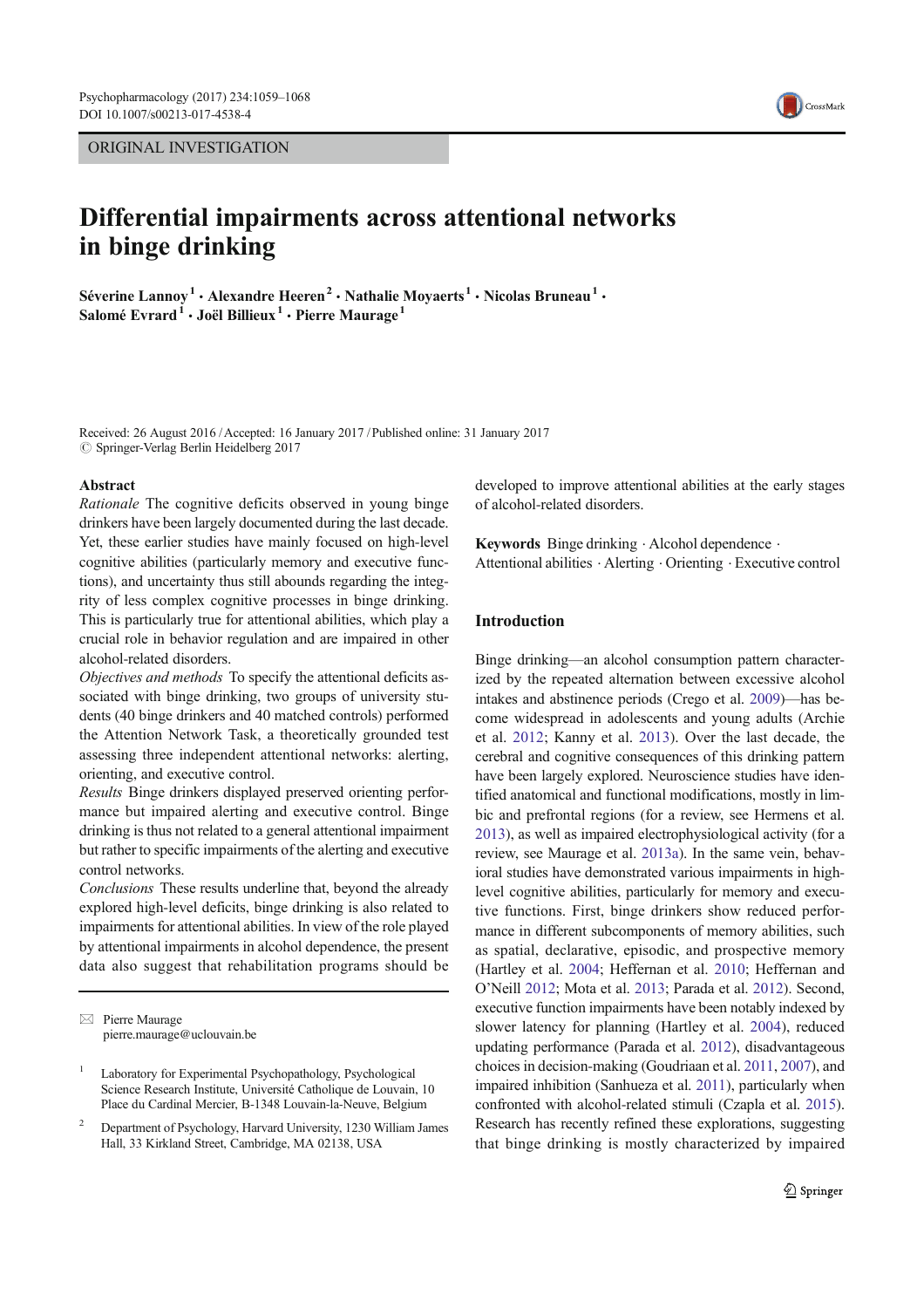whole, however, these data have highlighted that binge drinking is a hazardous behavior, and the large-scale cerebral and cognitive consequences related to this alcohol consumption pattern have even led to the "continuum hypothesis" proposal, assuming that binge drinking and alcohol dependence could constitute two successive steps of a same phenomenon, leading to analogous impairments (Enoch 2006; Maurage et al. 2013b; Sanhueza et al. 2011). Yet, as previous works have focused on high-level cognitive functions, uncertainty still abounds vis-à-vis both the less complex processes and the generalizability of the continuum hypothesis towards these processes. This is particularly true for attentional abilities, which have been very little explored in binge drinking. This is unfortunate as this former may act as a core cognitive process and plays a critical role in alcohol-related disorders (Heeren et al. 2015; Maurage et al. 2014).

Attentional functions have been mainly investigated in two patterns of alcohol-related disorders. First, acute alcohol consumption, which has a negative impact on divided (Schulte et al. 2001; Wester et al. 2010), sustained, and selective attention (McKinney et al. 2012). Second, recently detoxified alcoholdependent patients show specific deficits in selective (Cordovil De Sousa Uva et al. 2010; Evert and Oscar-Berman 2001), divided (Tedstone and Coyle 2004), and sustained (Nixon et al. 2007) attentional processes, as well as in attentional control and shifting capacity (Kopera et al. 2012). Neuroscience studies have also reported delayed and reduced electrophysiological attentional components (P300) in alcohol dependence (Cohen et al. 1995; Ramachandran et al. 1996), as well as white matter lesions (i.e., lower fiber thickness of uncinate fasciculus) and reduced prefrontal functioning during various attentional tasks (e.g., Oscar-Berman and Marinkovic 2003; Pfefferbaum et al. 2001; Schulte et al. 2012; Sullivan et al. 2000). Attentional impairments thus appear to constitute a core deficit in alcohol-related disorders, but data is currently lacking in binge drinking. Binge drinking studies exploring attentional processes have exclusively focused on attentional reactivity to alcohol cues. These studies clearly established that attentional bias, namely the automatic capture of attentional resources by alcohol-related stimuli, constitutes an important factor in the development and maintenance of excessive alcohol consumption (Petit et al. 2012; Hallgren and McCrady 2013; Roberts et al. 2014; Weafer and Fillmore 2015), but attentional processes per se have been nearly totally neglected. To the best of our knowledge, only one behavioral study (Hartley et al. 2004) has reported impaired sustained attention in binge drinking by means of a classical neuropsychological test (i.e., Paced Auditory Serial Addition Test), and these results have been extended by an fMRI study demonstrating that this reduced sustained attention was related to lower brain activations in the spatial working memory network (Squeglia et al. 2011). These studies interestingly suggested that binge drinking might be associated with impaired attentional processing. Nevertheless, as they focused on a unique task exploring a specific attentional subcomponent and simultaneously involving memory abilities, they offer only very partial insights regarding the attentional abilities of binge drinkers.

In view of the scarcity of the literature about attentional abilities in binge drinking, next steps would be to more precisely examine the presence and extent of attentional alterations in this population. The purpose of the present study is thus to explore attentional abilities in young binge drinkers via the Attention Network Task (ANT; Fan et al. 2002). A main advantage of the ANT is that it allows the integrated and simultaneous evaluation of the three attentional networks identified in Posner's model (Petersen and Posner 2012; Posner and Petersen 1990): (1) alerting, the ability to achieve and maintain a global high sensitivity or readiness, (2) orienting, the selection of incoming information by engaging, disengaging, and shifting the attentional resources from one stimulation to another, and (3) executive control, the ability to solve a cognitive conflict using top-down control of attention. This task is now widely validated and has allowed to identify attentional deficits in several psychopathological disorders including anxiety, schizophrenia, or autism (Heeren and McNally 2016; Keehn et al. 2013; Opgen-Rhein et al. 2008). Importantly, the ANT has also allowed to detect distinct patterns of impairments among attentional networks in substance use disorders, such as impaired executive control among cocaine consumers (Woicik et al. 2009) and cannabis abusers (Abdullaev et al. 2010). Moreover, this task has been used in alcohol dependence, showing significant impairment for the executive control of attention with preserved abilities in other networks (i.e., alerting and orienting) in recently detoxified alcohol-dependent inpatients (Maurage et al. 2014). In view of these earlier results in addictive disorders, showing differential results between preserved alerting-orienting networks and impaired executive control network, it can be hypothesized, in link with the continuum hypothesis, that binge drinking might already lead to attentional impairments, especially for the executive control network.

# Method

# Participants

A first screening phase was conducted among 3744 university students (Université catholique de Louvain, Belgium) to assess socio-demographic variables (i.e., age, gender, education level, and native language), psychological variables, and alcohol consumption [i.e., mean number of alcohol doses (a dose being defined as an alcoholic drink containing 10 g of pure ethanol) per drinking occasion, mean number of drinking occasions per week,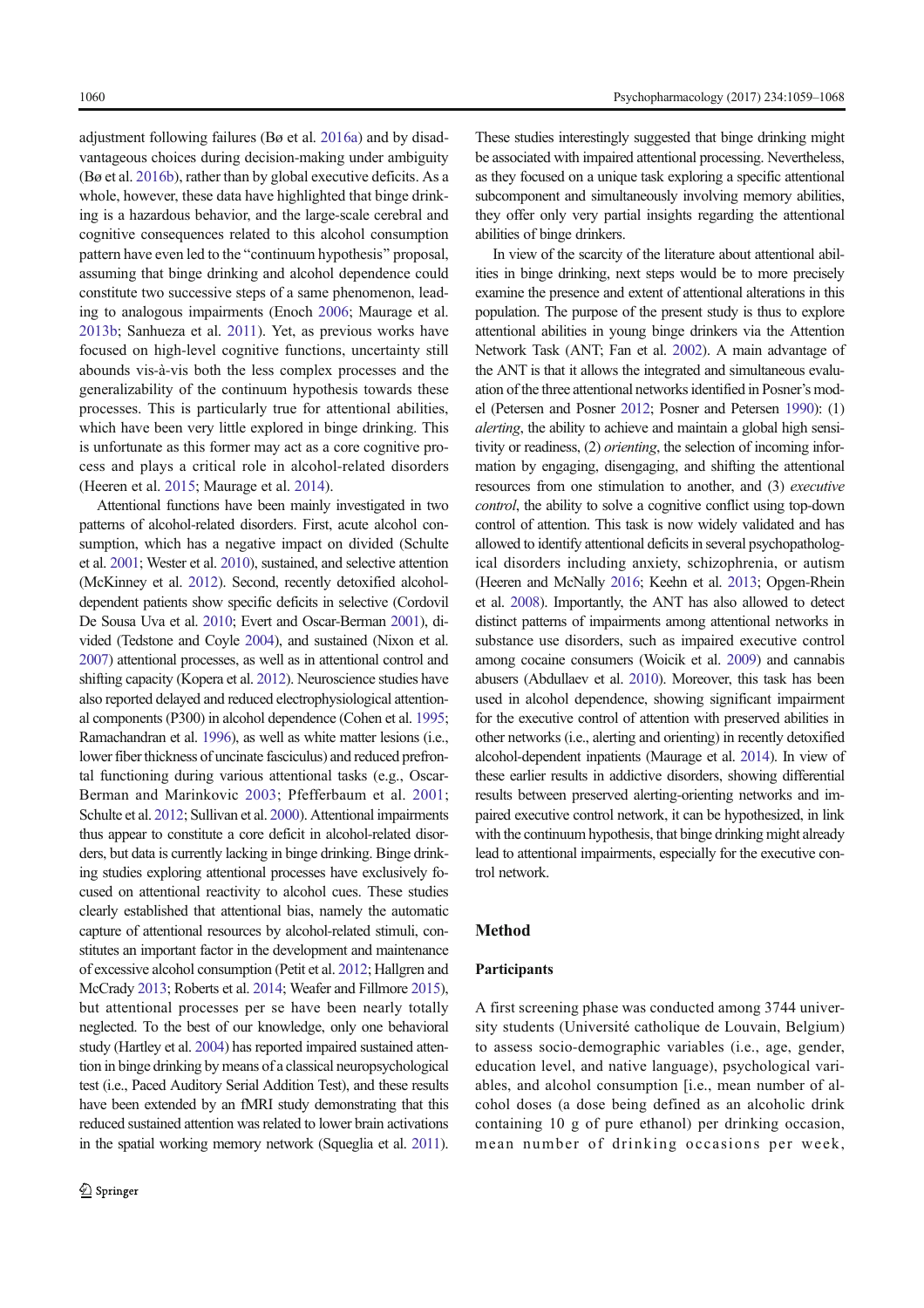consumption speed in doses per hour, and drunkenness frequency]. Consequently, 1540 students were first selected, fulfilling the following conditions: being fluent French speakers, aged at least 18 years old, with no alcohol dependence and no family history of alcohol dependence, no past or present psychological disorder, no medication, no major medical problem, normal or corrected-to-normal vision, and total absence of past or current drug consumption except alcohol and tobacco. Then, a binge drinking score based on consumption speed, frequency of drunkenness episodes, and percentage of drunkenness episodes compared to the total number of drinking episodes (see Townshend and Duka 2005) was computed, allowing to create two groups: control participants (CP; binge drinking score  $\leq$  12; n = 858) and binge drinkers (BD; binge drinking score  $\geq 16$ ;  $n = 377$ ). Participants presenting other consumption patterns  $(n = 305)$  were removed from the sample, including teetotalers (all participants included in the study demonstrated a binge drinking score higher than 0). Finally, participants from both groups who had agreed to take part in the experiment (i.e., who gave their e-mail address during the screening phase) were contacted. Two groups were created and 80 university students (i.e., 40 CP and 40 BD) performed the experiment. All participants (62.5% women) were between 18 and 29 years old  $(M = 20.76; SD = 2.17)$ . Psychopathological measures were also evaluated before starting the experiment to assess the following variables: (a) depressive symptoms, using the Beck Depression Inventory (BDI-II; Beck et al. 1996, French validation: Beck et al. 1998), (b) anxiety, using the State-Trait Anxiety Inventory (STAI; Spielberger et al. 1983, French validation: Bruchon-Schweitzer and Paulhan 1993), and (c) alcohol-related disorders, using the Alcohol Use Disorder Identification Test (AUDIT; Babor et al. 2001, French validation: Gache et al. 2005). The alcohol consumption characteristics initially recorded during the screening phase were also re-evaluated before the experiment to explore a potential evolution of alcohol consumption between screening and testing phases. The patterns initially observed were totally confirmed, and the group comparisons performed on all alcohol variables clearly supported the distinction between groups regarding alcohol consumption and binge drinking scores (see Table 1, presenting alcohol consumption characteristics for the two groups at testing time). Importantly, in each group, no significant differences were observed on alcohol consumption characteristics (all  $ts < 1.58$ , all  $ps > 0.11$ ) between the participants initially included in each group (858 CP, 377 BD) and those who finally took part in the experiment (40 CP, 40 BD), thus suggesting an absence of selection bias in our final sample compared to the general population. All participants had selfreported no alcohol consumption for at least 3 days before the experiment.

#### Stimuli and task description

The ANT was administered to determine the efficiency of three independent attentional networks: alerting, orienting, and executive control (Fan et al. 2002). Participants had to determine as quickly and accurately as possible the direction (left or right) of a central arrow (the target) located in the middle of a horizontal line presented either at the top or bottom of the screen (Fig. 1). They responded by pressing the corresponding button (left or right) on the keyboard. Each target was preceded by either no cue, a central cue (an asterisk replacing the fixation cross), a double cue (two asterisks, one appearing above and one below the fixation cross), or a spatial cue (an asterisk appearing above or below the fixation cross and indicating the location of the upcoming target) (Fig. 1a). Moreover, flankers appeared horizontally on each side of the target. There were three possible flanker types: two arrows pointing in the same direction as the target (congruent condition), two arrows pointing in the opposite direction than the target (incongruent condition), or two dashes (neutral condition) (Fig. 1b). Each trial had the following structure: (1) a central fixation cross (random duration between 400 and 1600 ms), (2) a cue (100 ms), (3) a central fixation cross (400 ms), (4) a target and its flankers, appearing above or below the fixation cross (the target remained on the screen until the participant answered or for 1700 ms if no response occurred); and (5) a central fixation cross (lasting for 3500 ms minus the sum of the first fixation period's duration and the reaction time) (Fig. 1c). Reaction time (RT; in ms) and accuracy score (AS; percentage of correct answers) were recorded for each trial.

The ANT task comprised 288 trials, divided in three blocks of 96 trials (with a short break between blocks). There were 48 possible trials, based on the combination of four cues (no cue, central cue, double cue, spatial cue), three flankers (congruent, incongruent, neutral), two directions of the target (left, right), and two localizations (upper or lower part of the screen). Trials were presented in a random order and each possible trial was showed twice within a block. The task was programmed and presented via E-Prime 2 Professional® (Psychology Software Tools, Pittsburgh, PA, USA).

# Procedure

This study comprised three sections. First, participants were provided with full details regarding the aims of the study and the procedure to be followed. Then, participants were administered the ANT after completing a preliminary practice session (24 randomly selected trials). The distance between the participant's eyes and the screen was 50 cm, and the target stimuli subtended a visual angle of about 4° in the horizontal field. Finally, participants were debriefed at the end of the experiment and received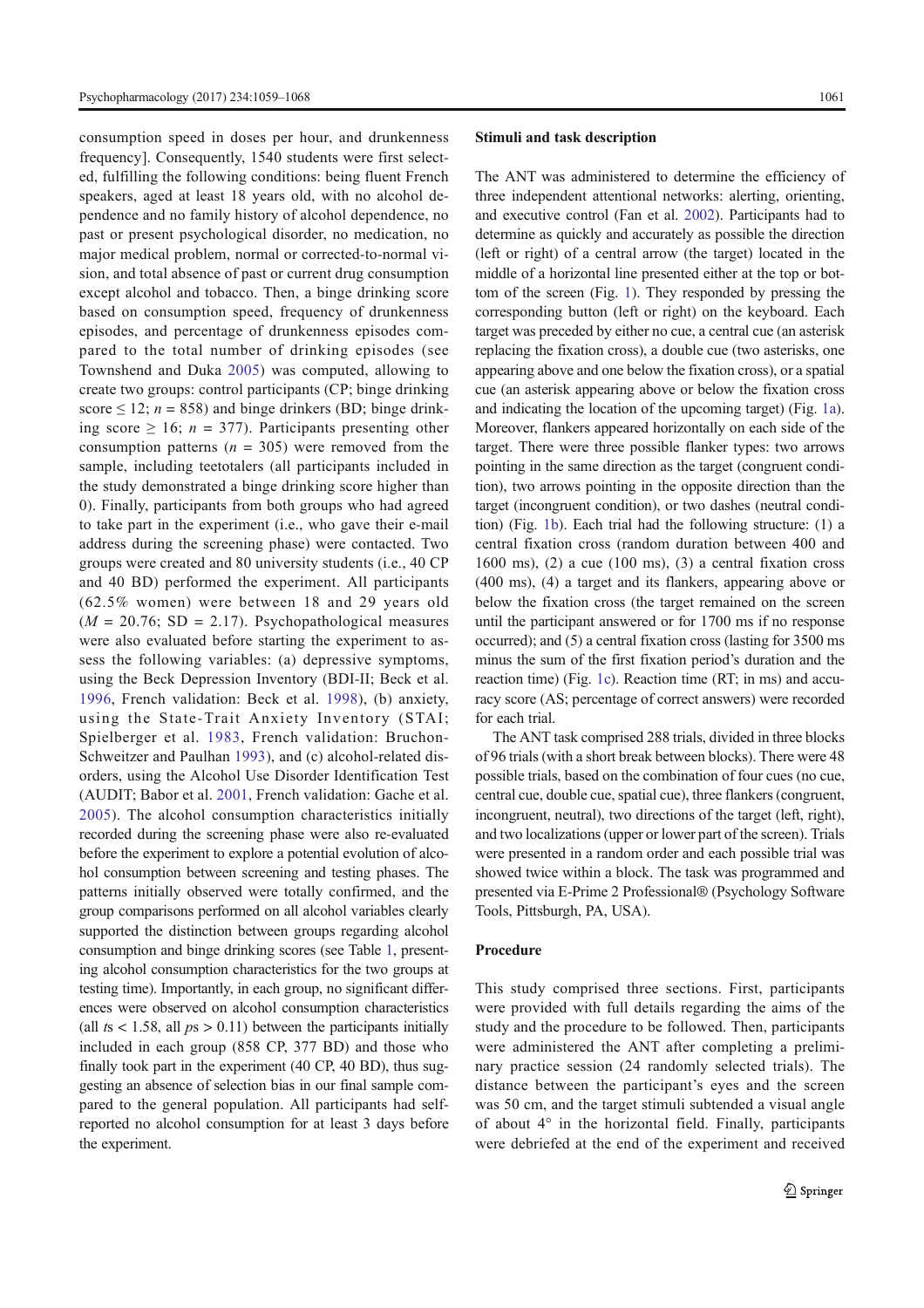Table 1 Demographic and psychological measures for binge drinkers (BD) and control participants (CP)

| Measure                                                     | BD $(n = 40)$ | $CP (n = 40)$ |
|-------------------------------------------------------------|---------------|---------------|
| Demographic measures                                        |               |               |
| Age [mean (SD)]                                             | 20.60(1.65)   | 20.93 (2.62)  |
| Gender ratio (female/male)                                  | 19/21         | 11/29         |
| Psychological measures [mean (SD)]                          |               |               |
| Beck depression inventory                                   | 3.75(2.50)    | 3.33(2.58)    |
| STAI state anxiety inventory                                | 30.58 (7.56)  | 31.75 (7.40)  |
| STAI trait anxiety inventory                                | 36.55 (6.78)  | 35.95 (6.66)  |
| Number of participants with nicotine dependence             | 1             | 3             |
| Alcohol consumption measures [mean (SD)]                    |               |               |
| Alcohol use disorder identification test <sup>®</sup>       | 15.97 (5.26)  | 6.45(5.50)    |
| Total alcohol units per week <sup>**</sup>                  | 20.04 (11.79) | 6.96(8.40)    |
| Number of occasions per week <sup>**</sup>                  | 2.99(1.11)    | 1.24(1.13)    |
| Number of alcohol units per occasion <sup>*</sup>           | 6.99(2.84)    | 3.34(3.15)    |
| Consumption speed (units per hour) <sup>**</sup>            | 3.89(1.11)    | 1.29(0.91)    |
| Number of drunkenness episodes (last 6 months) <sup>®</sup> | 11.23(14.10)  | 0.24(0.55)    |
| Percentage of drunkenness episodes <sup>"</sup>             | 14.34 (19.03) | 0.41(1.05)    |
|                                                             |               |               |

 $*_p$  < .01;  $*_p$  < .001

compensation (10€). Each session was administrated individually in a dimly lit and quiet room. All participants provided their written informed consent. All the procedures contributing to this work were approved by the local ethics committee and complied with the Helsinki Declaration of 1975, as revised in 2008.

# Preparation of the data

We excluded data from trials with incorrect responses (2.72% of trials), RTs lower than 200 ms or greater than 3000 ms (0.09% of trials), and RTs exceeding 2 SD below or above each participant's mean for each experimental condition (5%



Fig. 1 Description of the Attention Network Task, presenting a the four possible cues; b the six possible targets; c a trial example (i.e., neutral trial preceded by a double cue, the correct response being "right"); and d a summary of the scores computation. Adapted from Fan et al. (2002)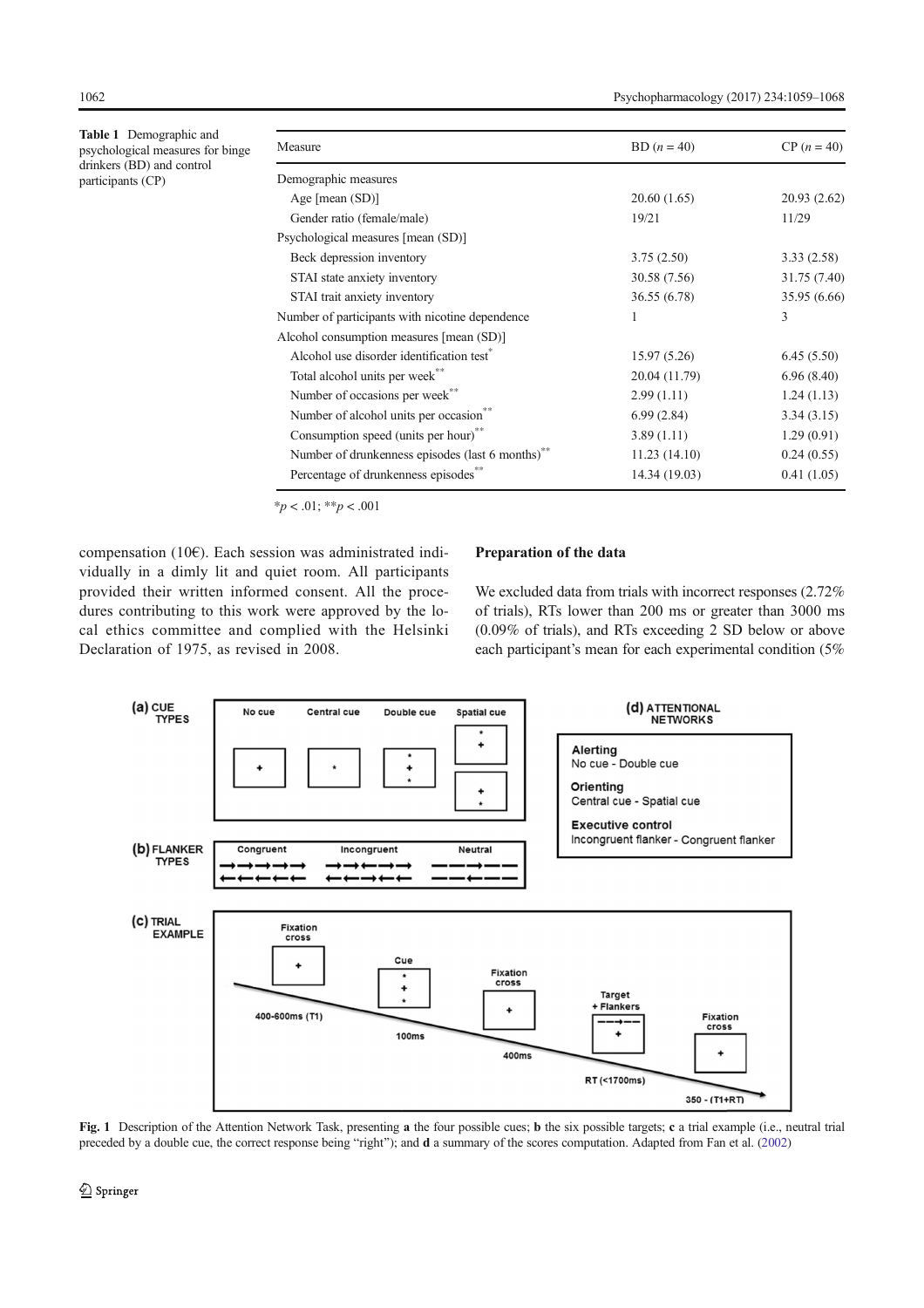of trials with correct responses). Following Fan et al. (2002), we computed indexes (i.e., subtraction between two experimental conditions which had the same requirements in terms of working memory and motor planning but differed regarding the attentional resources involved) for the three attentional networks, both for RT and AS, and for each participant individually. This approach thus yields three distinct indices (e.g., Fan et al. 2002; Maurage et al. 2014). The alerting effect is computed by subtracting the mean score for the double cue trials from the mean score for the no cue trials (i.e., no cue − double cue); the orienting effect is calculated by subtracting the mean score for the spatial cue trials from the mean score for the central cue trials (i.e., central cue − spatial cue); the executive control effect is computed by subtracting the mean score for congruent flanker trials from the mean score for incongruent flanker trials (i.e., incongruent flanker − congruent flanker) (Fig. 1d). For both alerting and orienting effects, greater subtraction scores for RT (and lower for AS) indicate greater efficiency. In contrast, greater subtraction scores for RT (and lower for AS) on executive conflict indicated increased difficulty with executive control of attention (Fan et al. 2005).

## Statistical analyses

All statistical analyses were performed using SPSS 21.0 ® (IBM, Inc.). The significance level was set at an alpha level of .05 (bilateral). First, descriptive statistics were performed for the two groups (BD and CP) and independent sample  $t$ tests were computed to explore group differences. Second, two types of analysis of variance (ANOVA) were performed, separately for AS and RT: (1)  $2 \times 4 \times 3$  ANOVA with group (CP, BD) as between-subjects factor and cue (no cue, central cue, double cue, spatial cue) and flanker (congruent, incongruent, neutral) as within-subjects factors; (2)  $2 \times 3$  ANOVA with group (CP, BD) as between-subjects factor and attentional network (alerting, orienting, executive control) as withinsubjects factor. For each ANOVA, significant main effects and interactions were followed up by post hoc independent samples t tests. As our main focus concerned the exploration of a potential deficit in binge drinking, the "Results" section will focus on group comparisons and the overall effects for each ANOVA (i.e., significant results not related to group differences) will be reported in the Supplementary materials.

# Results

#### Demographic and psychopathological measures

As described in Table 1, groups did not significantly differ for age  $[t(78) = 0.67, p = 0.51]$ , gender  $[\chi^2(1, N = 80) = 3.41]$ ,  $p = 0.06$ ], depression  $[t(78) = 0.75, p = 0.46]$ , state anxiety

 $[t(78) = 0.70, p = 0.49]$ , trait anxiety  $[t(78) = 0.40, p = 0.69]$ , and tobacco consumption  $[\chi^2(1, N = 80) = 1.05, p = 0.31]$ , confirming the correct group matching.

# Experimental measures

#### General analysis

- AS: No main group effect was found  $[F(1,78) = 1.24]$ ,  $p = 0.27$ , nor any group x cue  $[F(3,234) = 1.88]$  $p = 0.14$ , or group x flanker  $F(2,156) = 0.75$ ,  $p = 0.48$ ] interactions.
- RT: No main group effect was found  $[F(1,78) = 0.45]$ ,  $p = 0.51$ ] but significant group x cue [ $F(3,234) = 2.91$ ,  $p < 0.05$ ,  $\eta_p^2 = .04$ ] and group x flanker [ $F(2,156) = 6.01$ ,  $p < 0.01$ ,  $\eta_p^2 = .07$ ] interactions were found. Post hoc t tests between groups did not show significant difference for cue and flanker effects. In both groups, double cues led to shorter RT than central and no cues, but this difference was significantly stronger in CP than in BD [i.e., for central cues,  $t(39) = 3.10, p < 0.01, \eta^2 = .11$ , and for no cues,  $t(39) = 2.54$ ,  $p < 0.05$ ,  $\eta^2 = .08$ ]. Concerning flanker, incongruent conditions led to slower RT than neutral and congruent ones, and this difference was larger in CP than BD [i.e., for neutral flankers,  $t(39) = 2.86$ ,  $p < 0.01$ ,  $\eta^2$  = .09, and for Congruent flankers,  $t(39)$  = 3.25,  $p < 0.01$ ,  $\eta^2 = .12$ ] (Table 2).

# Attentional networks analyses

- AS: no main group effect was found  $[F(1,78) = 1.38]$ ,  $p = 0.24$ ] nor any group  $\times$  attentional network interaction  $[F(2,156) = 1.38, p = 0.26].$
- RT: no main group effect was found  $[F(1,78) = 0.005]$ ,  $p = 0.95$ ] but a group  $\times$  attentional network interaction  $[F(2,156) = 10.33, p < 0.001, \eta_{p}^{2} = .12]$  was observed. Post hoc t tests indicated that BD presented reduced efficiency for alerting  $[t(78) = 2.31, p < 0.05, \eta^2 = .06]$  and executive control  $[t(78) = 3.18, p < 0.01]$  networks, with a preserved performance for the orienting network  $[t(78) = 1.03]$ ,  $p = 0.31, \eta^2 = .11$ ] (Fig. 2).

# Complementary analyses

To ensure that the observed group differences did not merely mirror a more global alcohol use disorder, correlations were performed between attentional performance (i.e., RT for the three attentional networks) and AUDIT score. No significant relation was found between attentional networks and AUDIT score among BD [alerting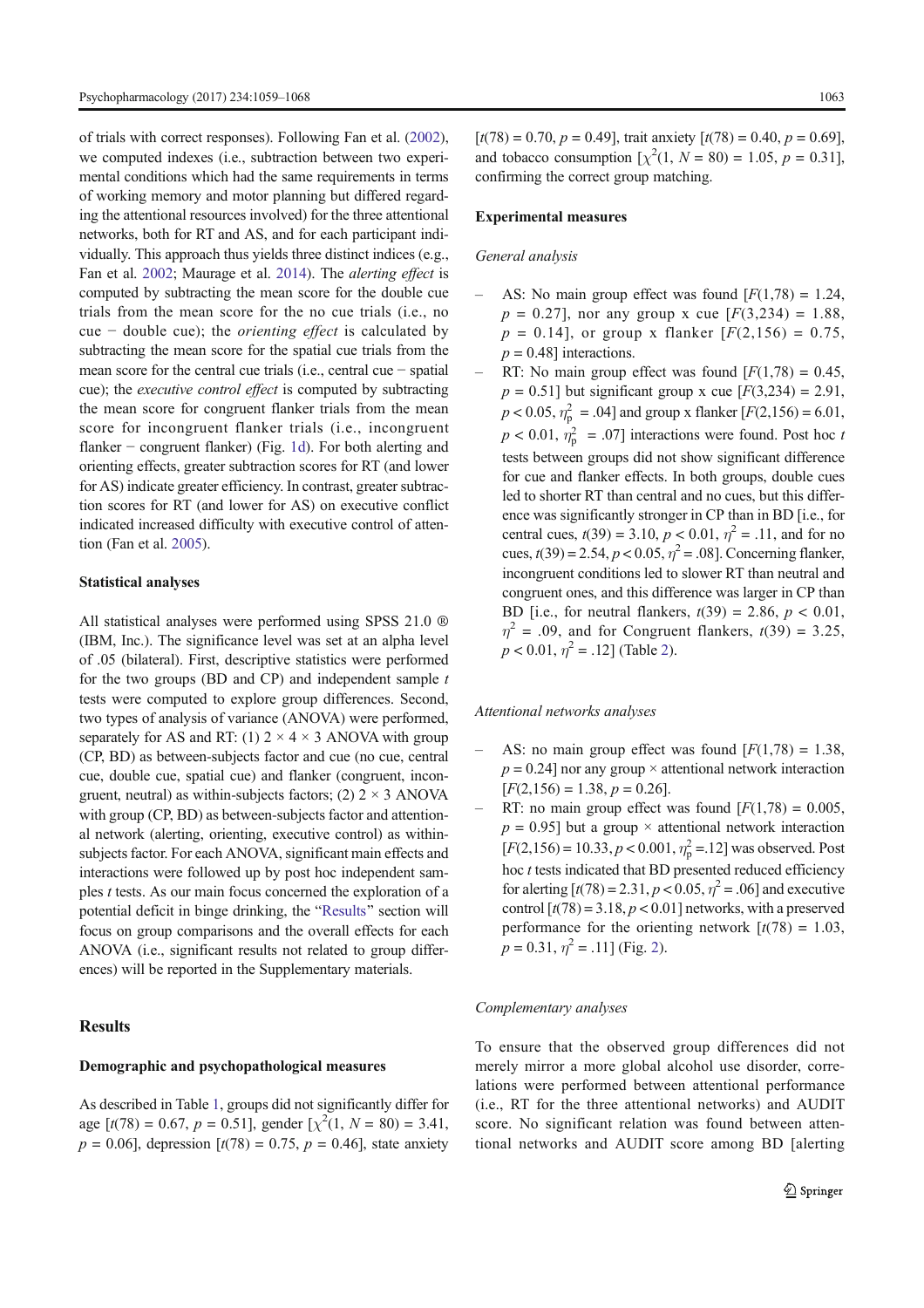| Table 2 Reaction times (RT; in milliseconds) and accuracy score (AS; percentage of correct answers) for binge drinkers (BD) and control participants |
|------------------------------------------------------------------------------------------------------------------------------------------------------|
| (CP) in each experimental condition of the Attention Network Task                                                                                    |

| Cue types: mean (SD)     | Variable  | Group     | No cue         | Central cue    | Double cue     | Spatial cue    | <b>Flanker</b> means |
|--------------------------|-----------|-----------|----------------|----------------|----------------|----------------|----------------------|
| Flanker types: mean (SD) |           |           |                |                |                |                |                      |
| Congruent                |           |           |                |                |                |                | Congruent            |
|                          | <b>RT</b> | <b>BD</b> | 491 (55.51)    | 449 (43.84)    | 450 (43.22)    | 412 (39.57)    | 451.16 (43.24)       |
|                          |           | CP        | 509 (71.47)    | 466 (51.94)    | 450 (48.78)    | 426 (48.50)    | 463.67 (51.96)       |
|                          | AS        | <b>BD</b> | 99.90 (0.66)   | 99.48 (1.68)   | 99.69 (1.11)   | 99.48 (1.40)   | 99.64 (0.77)         |
|                          |           | CP        | 99.38 (1.78)   | 99.48 (1.93)   | 99.79 (0.92)   | 99.38 (1.78)   | 99.51 (0.85)         |
| Incongruent              |           |           |                |                |                |                | Incongruent          |
|                          | <b>RT</b> | <b>BD</b> | 588 (64.20)    | 574 (53.11)    | 571 (54.48)    | 508 (50.16)    | 560.42 (52.11)       |
|                          |           | CP        | 593 (62.03)    | 578 (65.08)    | 562 (54.53)    | 500 (53.91)    | 557.96 (55.12)       |
|                          | AS        | <b>BD</b> | 93.65 (7.49)   | 92.08 (7.54)   | 93.44 (6.11)   | 95.73 (6.29)   | 93.72 (5.08)         |
|                          |           | CP        | 93.23 (7.59)   | 89.06 (11.31)  | 90.73 (10.49)  | 96.35 (4.64)   | 92.34 (7.42)         |
| Neutral                  |           |           |                |                |                |                | Neutral              |
|                          | <b>RT</b> | <b>BD</b> | 484 (44.96)    | 448 (47.05)    | 444 (39.44)    | 409 (41.85)    | 446.96 (40.28)       |
|                          |           | CP        | 493 (43.84)    | 461 (47.53)    | 453 (47.16)    | 421 (46.60)    | 457.23 (43.60)       |
|                          | AS        | <b>BD</b> | 98.85 (2.11)   | 99.79 (0.92)   | 99.69 (1.11)   | 99.38 (1.51)   | 99.43 (0.94)         |
|                          |           | CP        | 98.33 (2.80)   | 99.27 (1.60)   | 99.58 (1.27)   | 99.38 (1.78)   | 99.14 (1.15)         |
| Cue means                |           |           | No cue         | Central cue    | Double cue     | Spatial cue    |                      |
|                          | <b>RT</b> | <b>BD</b> | 520.22 (52.67) | 488.83 (45.95) | 487.24 (43.32) | 442.73 (42.22) |                      |
|                          |           | CP        | 530.93 (55.98) | 499.48 (51.56) | 486.66 (48.92) | 449.09 (48.53) |                      |
|                          | AS        | <b>BD</b> | 97.47(2.65)    | 97.12 (2.66)   | 97.60(2.18)    | 98.19 (2.46)   |                      |
|                          |           | CP        | 96.98 (3.30)   | 95.94 (4.08)   | 96.70 (3.47)   | 98.37 (2.04)   |                      |
|                          |           |           |                |                |                |                |                      |

 $(r = -0.08, p = 0.64)$ , orienting  $(r = 0.18, p = 0.26)$ , and executive control ( $r = -0.01$ ,  $p = 0.09$ ). In CP, no correlation was found for alerting  $(r = 0.13, p = 0.43)$  and executive control ( $r = -0.02$ ,  $p = 0.09$ ), but a positive correlation was found for orienting ( $r = 0.36$ ,  $p < 0.05$ ).



Fig. 2 Differential indexes (in milliseconds) for the three attentional networks (i.e., alerting, orienting, and executive control) among binge drinkers and control participants. Bars represent the mean value for each index in each group, and whiskers represent the standard error.  $**p* < .05; ***p* < .01$ 

Moreover, this absence of correlation between attentional performance and AUDIT score in BD was supported when the sample was split between participants who had an AUDIT score below the alcohol dependence threshold (AUDIT <20;  $n = 32$ ) [alerting  $(r = -0.12, p = 0.53)$ , orienting  $(r = 0.33, p = 0.07)$ , executive control  $(r = 0.10, p = 0.59)$ ], and those who had an AUDIT score above this threshold (AUDIT  $\geq$ 20; n = 8) [alerting  $(r = 0.20, p = 0.63)$ , orienting  $(r = 0.50, p = 0.21)$ , executive control ( $r = -0.28$ ,  $p = 0.50$ )]. Independent sample t tests also revealed no difference between these two groups [alerting  $(t(37) = 0.24, p = 0.81)$ , orienting  $(t(37) = 0.30, p = 0.76)$ , executive control  $(t(37) = 0.39, p = 0.70)$ ].

# Discussion

The main aim of the present study was to explore attentional abilities among BD using the Attention Network Task, which allows the integrated exploration of three attentional networks: alerting, orienting, and executive control. Results indicate that binge drinking is not related to a global impairment in all attentional networks but rather to a distinct pattern of alterations between impaired alerting/executive control networks, and preserved orienting abilities.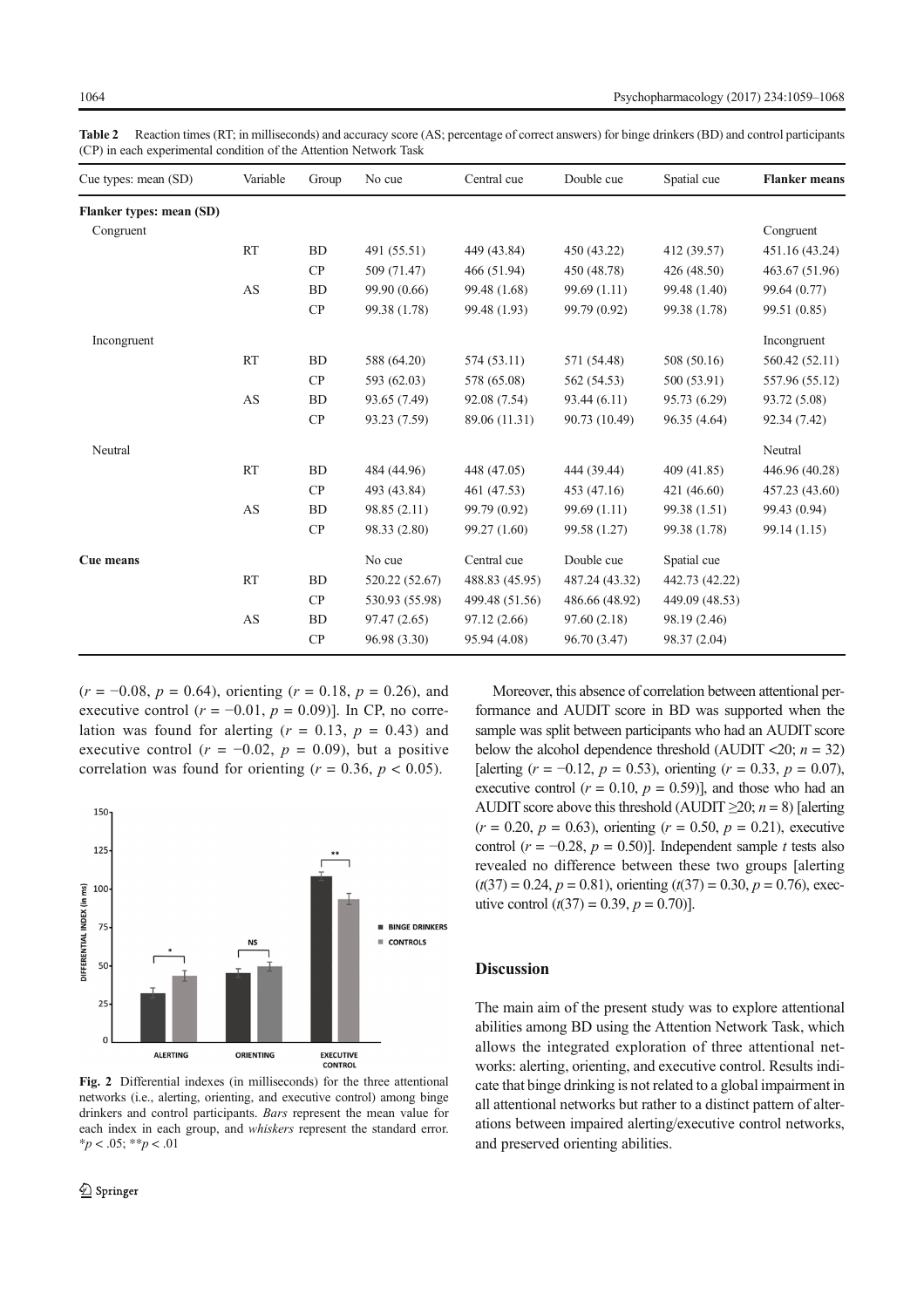A first important insight is that, relative to control participants, BD demonstrate reduced ability in the executive control of attentional resources. Indeed, an increased interference effect of flanker incongruency on RT was observed in BD, indexing a difficulty to inhibit confusing and irrelevant contents (i.e., incongruent flankers) in order to (re)focus attentional resources on significant stimulations (i.e., the central arrow to be processed). This first central finding, showing impaired conflict resolution between pertinent and non-pertinent information in binge drinking, lends support to earlier studies exploring executive functions in binge drinking. As the executive control network is related to frontal activations (more specifically in the anterior cingulate cortex) and is correlated with more global inhibition abilities (Fan et al. 2005; Maurage et al. 2014), these results are in line with previous studies showing reduced activation in prefrontal areas among BD (e.g., Schweinsburg et al. 2010), greater motor impulsivity in a reaction time task (Scaife and Duka 2009), and poorer inhibition of prepotent response abilities (Henges and Marczinski 2012). As shown in Table 2, and while these differences did not reach significance, BD also presented globally faster RT than CP, this visuo-motor impulsivity being in line with previously reported data exploring attentional abilities (Scaife and Duka 2009; Townshend and Duka 2005). The present study thus corroborates that some executive subcomponents are impaired in binge drinking, and this deficit is also found in the executive control of attentional processing. Importantly, the current results actually showed that attentional impairments in binge drinking are not only observed for executive control but also for the alerting network; BD present a reduced ability to take advantage from the double cue in order to fasten the processing of the upcoming target. This indicates a difficulty to increase one's phasic alertness and therefore maintain a vigilance state throughout the task. Although impaired sustained attention had already been described in binge drinking using non-specific tasks also involving working memory (Hartley et al. 2004; Squeglia et al. 2011), the present result constitutes the first observation that binge drinking is also associated with an impairment of more basic attentional processing. This finding appears quite surprising regarding the expected result of a specific executive alteration, referring to the continuum hypothesis. However, recent investigations increasingly showed that binge drinking is a complex pattern of alcohol consumption with some divergences in the selection criteria across studies. In the current research, participants were selected via the BD score (≥16 for the BD group) which represents intense binge drinking pattern. It can thus be that, while high-level functions (memory, inhibition) are impaired even for moderate binge drinking habits as observed earlier, more basic abilities like attentional alert are only compromised among intense BD. These impaired alerting and executive control abilities were specifically observed for RT, which is in line with previous studies on psychopathological populations (e.g., Fernández et al. 2011; Heeren et al. 2014; Maurage et al. 2014; Pacheco-Unguetti et al. 2011) and reflects the fact that the easiness of this task led to a ceiling effect for AS.

Conversely, the orienting network appeared preserved in our sample of BD. As this network assesses the ability to orient attentional resources towards a specific information, this result suggests that even intense binge drinking habits are associated with preserved capability to efficiently orient one's attention towards an upcoming pertinent target. It is thus important to underline that the deficits observed here for alerting and executive control networks cannot be the mere consequence of a global attentional deficit in BD, as the orienting network is preserved, which also excludes the hypothesis that the present results might be related to a general group difference in terms of cognitive functioning or motivation. This proposal is further reinforced by the fact that attentional networks' integrity is based on the computation of a differential index (i.e., the subtraction between two experimental conditions), excluding that group differences are related to a global slowing down or misunderstanding of task requirements by BD. Moreover, the efficient group matching regarding sociodemographic and psychopathological variables, the absence of family history of alcohol dependence in all participants, as well as the correlational analyses showing that the general alcohol consumption pattern was not related to BD performance support the proposal that group differences observed on attentional abilities are specifically related to binge drinking. Yet, the cross-sectional nature of our design does not allow drawing any firm conclusion regarding the causality between binge drinking and attentional deficits, as attentional impairments may predate the development of binge drinking habits. It should also be noted that, as binge drinking scores now constitute a widely used way to explore binge drinking (e.g., Czapla et al. 2015; Kessler et al. 2013; Townshend et al. 2014), we relied on this procedure to select our groups and facilitate the comparison with other studies. However, there is currently no standard to determine cutoff scores for binge drinking and various cutoffs have been used since the initial proposal to focus on this score (Townshend and Duka 2005). While our participants' selection was not exclusively relying on this binge drinking score (as groups were clearly distinct for a large range of alcohol-related variables, as shown in Table 1), a definition of the more effective cutoff scores should be conducted in future works to standardize the exploration of binge drinking habits (also taking into account the variation across countries regarding the number of ethanol grams contained in a standard drink). Additionally, as some comorbid substance use or addictive disorder (e.g., cannabis) constituted exclusion criteria in the present study to ensure that observed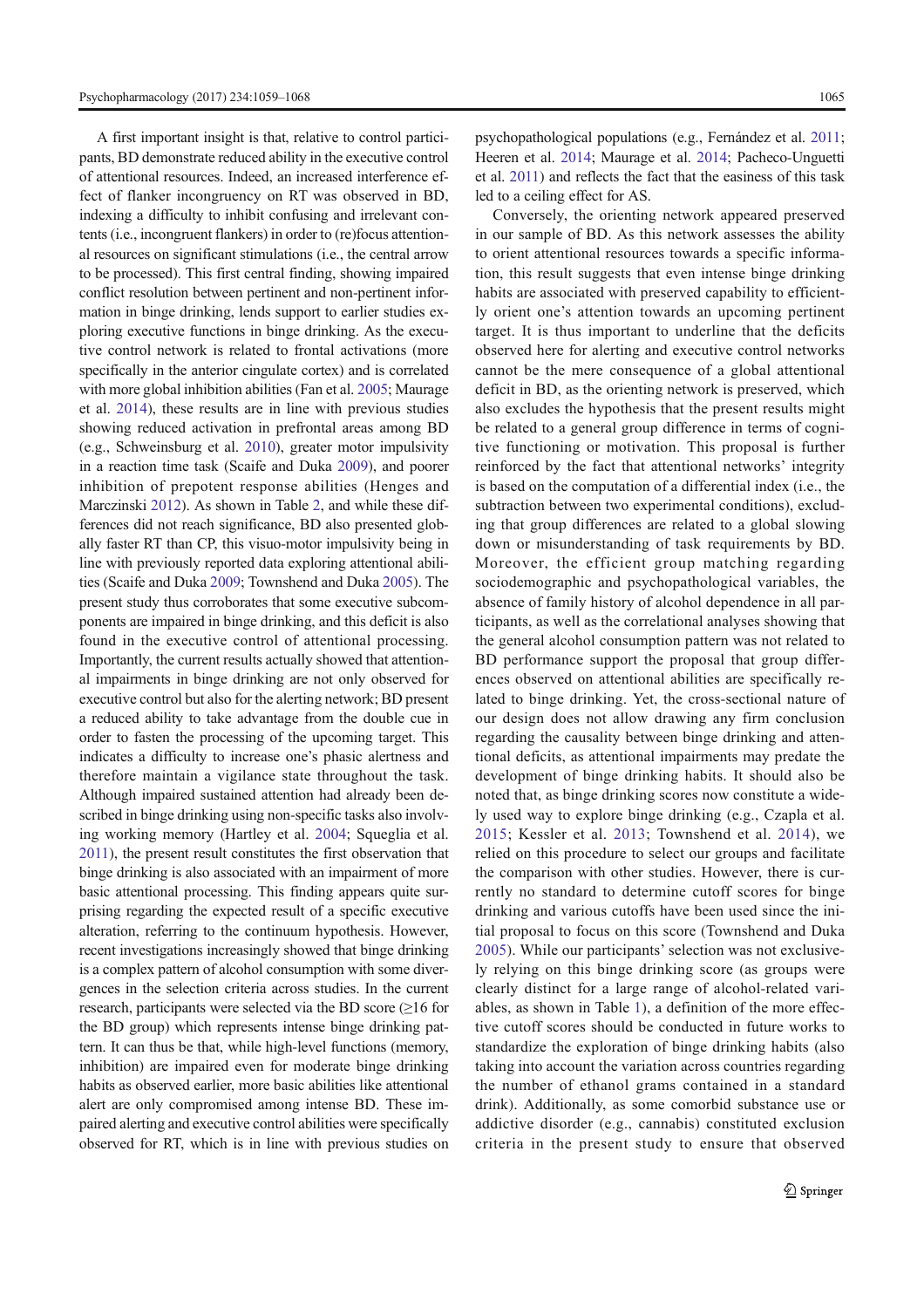impairments were specifically related to alcohol consumption, the current results could not be generalizable to the whole population of binge drinkers and particularly to poly-user individuals. The influence of comorbidities between binge drinking and other drug consumption on attentional processes should be further explored, in line with what has already been conducted for other cognitive functions (e.g., Schweinsburg et al. 2011; Squeglia et al. 2014, 2015). Finally, even if the experimental paradigm used in this study (i.e., Attention Network Task) is widely validated, future studies might confirm the current results by using tasks specifically related to each attentional networks (e.g., interference task for executive control, vigilance task for alerting).

This first systematic exploration of attentional abilities in binge drinking bares several implications. At the fundamental level, it offers new insights regarding the neuropsychological pattern demonstrated by BD. Indeed, earlier studies had nearly exclusively focused on memory and executive functions, leading to the proposal that the deficits presented by BD were centrally related to high-level cognitive functions. The present study rather shows that BDs are also characterized by impairments for less complex cognitive abilities, such as alerting. Moreover, this study partially supports the continuum hypothesis, by showing that BD demonstrate similar deficits as alcoholdependent individuals (Maurage et al. 2014) regarding executive attentional process. Nevertheless, alerting network is altered in BD while this result was not reported in alcohol-dependent patients during the ANT task (Maurage et al. 2014). Even if other studies have shown deteriorated alertness processing in alcohol dependence (Cordovil De Sousa Uva et al. 2010; Evert and Oscar-Berman 2001; Fein and Andrew 2011), the present study does not extend the continuum hypothesis towards all attentional processes. A direct comparison between BD and alcohol-dependent groups is thus necessary to clarify the validity and extent of the continuum hypothesis. At the clinical level, these results claim for reinforcing the current prevention campaigns to reduce binge drinking in youth, as they further prove the association between excessive episodic alcohol consumption and cognitive impairments in university students. These findings also highlight the potential usefulness of rehabilitation programs in binge drinking: as attentional abilities are crucial for efficient functioning in everyday life, the impairments observed here for alerting and executive control networks could be involved in the persistence of binge drinking behaviors and in the transition towards alcohol dependence, notably by facilitating the emergence and intensification of attentional biases. Programs focusing on attentional rehabilitation have indeed been successfully developed in alcohol dependence (Rupp et al. 2012) and specific rehabilitations of each attentional network have been proposed (Serino et al. 2007; Thimm et al. 2006). By implementing such programs as prophylactic tools, clinicians may foster beneficial cascade of downstream benefits.

Acknowledgements This research has been supported by the Belgian Fund for Scientific Research, the European Commission for Research on the problematic usage of information and communication technology [Grant ID: FP7-PEOPLE-2013-IEF-627999], and the "Fondation pour la Recherche en Alcoologie (FRA)". This research also received the support from a postdoctoral fellowship in clinical neuroscience from the "Helaers Foundation" and the "WBI World Excellence Grant: Competitive Cluster in Life Sciences—BIOWIN^ (sub/2015/ 228106243177), both awarded to Alexandre Heeren.

Compliance with ethical standards All participants provided their written informed consent. All the procedures contributing to this work were approved by the local ethics committee and complied with the Helsinki Declaration of 1975, as revised in 2008.

## **References**

- Abdullaev Y, Posner MI, Nunnally R, Dishion TJ (2010) Functional MRI evidence for inefficient attentional control in adolescent chronic cannabis abuse. Behav Brain Res 215:45–57. doi:10.1016/j.bbr. 2010.06.023
- Archie S, Zangeneh Kazemi A, Akhtar-Danesh N (2012) Concurrent binge drinking and depression among Canadian youth: prevalence, patterns, and suicidality. Alcohol 46:165–172. doi:10.1016/j. alcohol.2011.07.001
- Babor T, Higgins-Biddle J, Saunders J, Monteiro M (2001) The alcohol use disorders identification test: guidelines for use in primary care. World Health Organization, Geneva
- Beck AT, Steer RA, Brown GK (1996) Beck depression inventory manual, 2nd edn. Psychological Corporation, San Antonio, TX
- Beck AT, Steer RA, Brown GK (1998) Beck depression inventory manual, 2nd edn. Editions du Centre de Psychologie Appliquee. French adaptation, Paris
- Bø R, Aker M, Billieux J, Landrø NI (2016a) Binge drinkers are fast, able to stop—but they fail to adjust. J Int Neuropsychol Soc 22:38–46. doi:10.1017/S1355617715001204
- Bø R, Billieux J, Landrø NI (2016b) Binge drinking is characterized by decisions favoring positive and discounting negative consequences. Addict Res Theory 24:499–506. doi:10.3109/16066359.2016. 1174215
- Bruchon-Schweitzer M, Paulhan I (1993) Adaptation francophone de l'inventaire d'anxiété Trait-Etat (Forme Y) de Spielberger. Editions du Centre de Psychologie Appliquée, Paris
- Cohen HL, Wang W, Porjesz B, Begleiter H (1995) Auditory P300 in young alcoholics: regional response characteristics. Alcohol Clin Exp Res 19:469–475
- Cordovil De Sousa Uva M, Luminet O, Cortesi M, Constant E, Derely M, De Timary P (2010) Distinct effects of protracted withdrawal on affect, craving, selective attention and executive functions among alcohol-dependent patients. Alcohol Alcohol 45:241–246. doi:10. 1093/alcalc/agq012
- Crego A, Holguín SR, Parada M, Mota N, Corral M, Cadaveira F (2009) Binge drinking affects attentional and visual working memory processing in young university students. Alcohol Clin Exp Res 33: 1870–1879. doi:10.1111/j.1530-0277.2009.01025.x
- Czapla M, Simon JJ, Friederich H-C, Herpertz SC, Zimmermann P, Loeber S (2015) Is binge drinking in young adults associated with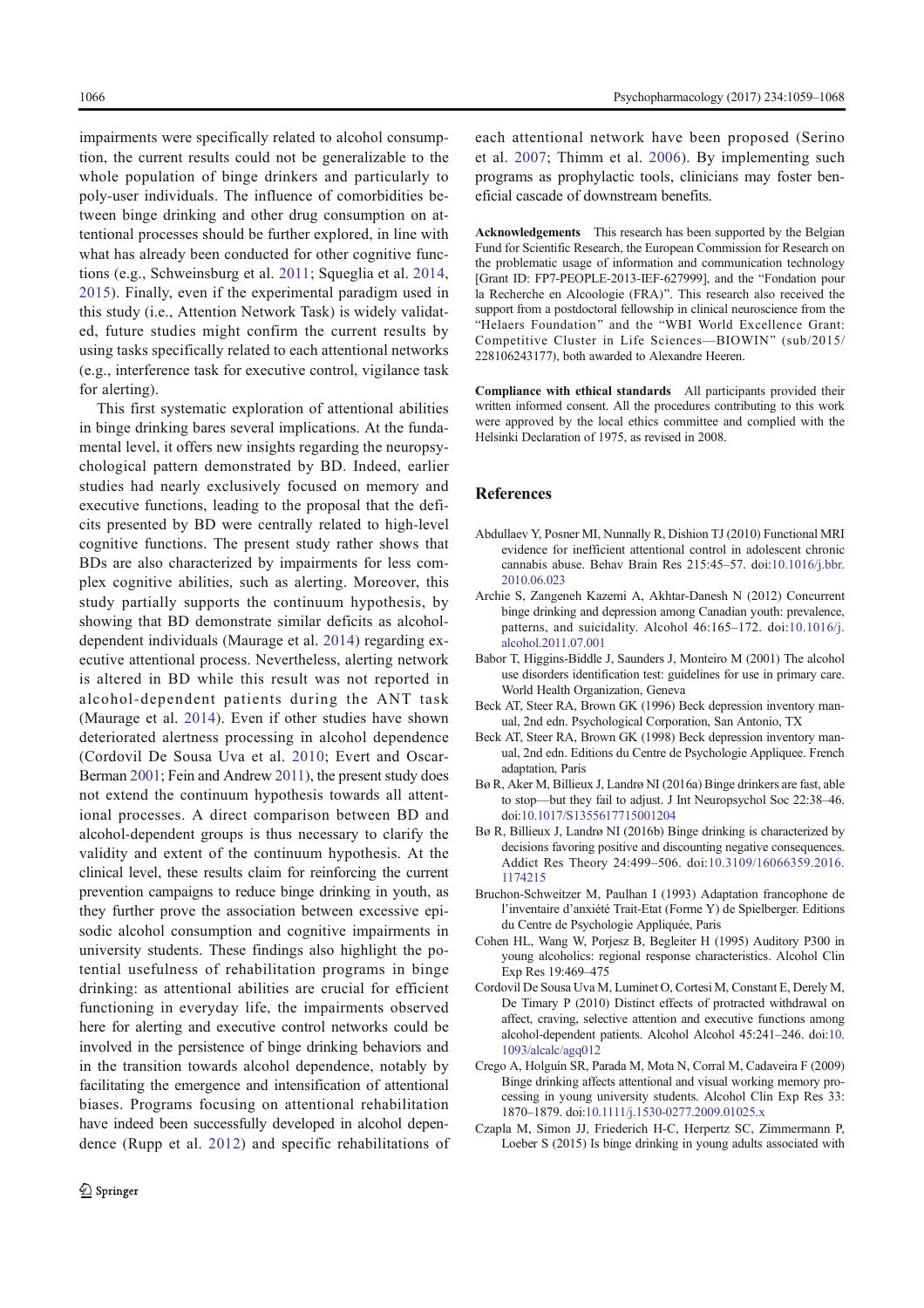an alcohol-specific impairment of response inhibition. Eur Addict Res 21:105–113. doi:10.1159/000367939

- Enoch M-A (2006) Genetic and environmental influences on the development of alcoholism: resilience vs. risk. Ann N Y Acad Sci 1094: 193–201. doi:10.1196/annals.1376.019
- Evert DL, Oscar-Berman M (2001) Selective attentional processing and the right hemisphere: effects of aging and alcoholism. Neuropsychology 15:452–461. doi:10.1037//0894-4105.15.4.452
- Fan J, Mccandliss B, Sommer T, Raz A, Posner MI (2002) Testing the efficiency and independence of attentional networks. J Cogn Neurosci 14:340–347
- Fan J, Mccandliss B, Fossella J, Flombaum J, Posner M (2005) The activation of attentional networks. NeuroImage 26:471–479. doi: 10.1016/j.neuroimage.2005.02.004
- Fein G, Andrew C (2011) Event-related potentials during visual target detection in treatment-naïve active alcoholics: P300 and treatmentnaïve alcoholics. Alcohol Clin Exp Res 35:1171–1179. doi:10.1111/ j.1530-0277.2011.01450.x
- Fernández PJ, Campoy G, García Santos JM, Antequera MM, García-Sevilla J, Castillo A, Antúnez C, Fuentes LJ (2011) Is there a specific pattern of attention deficit in mild cognitive impairment with subcortical vascular features? Evidence from the attention network test. Dement Geriatr Cogn Disord 31:268–275. doi:10.1159/ 000327165
- Gache P, Michaud P, Landry U, Accietto C, Arfaoui S, Wenger O, Daeppen JB (2005) The alcohol use disorders identification test (AUDIT) as a screening tool for excessive drinking in primary care: reliability and validity of a French version. Alcohol Clin Exp Res 29:2001–2007. doi:10.1097/01.alc.0000187034. 58955.64
- Goudriaan AE, Grekin ER, Sher KJ (2007) Decision making and binge drinking: a longitudinal study. Alcohol Clin Exp Res 31:928–938. doi:10.1111/j.1530-0277.2007.00378.x
- Goudriaan AE, Grekin ER, Sher KJ (2011) Decision making and response inhibition as predictors of heavy alcohol use: a prospective study: neurocognitive predictors of heavy alcohol use. Alcohol Clin Exp Res 35:1050–1057. doi:10.1111/j.1530-0277.2011.01437.x
- Hallgren K, McCrady B (2013) Interference in the alcohol Stroop task with college student binge drinkers. J Behav Health 2:112-119. doi: 10.5455/jbh.20130224082728
- Hartley DE, Elsabagh S, File SE (2004) Binge drinking and sex: effects on mood and cognitive function in healthy young volunteers. Pharmacol Biochem Behav 78:611–619. doi:10.1016/j.pbb.2004. 04.027
- Heeren A, McNally RJ (2016) An integrative network approach to social anxiety disorder: the complex dynamic interplay among attentional bias for threat, attentional control, and symptoms. J Anxiety Disord 42:95–104. doi:10.1016/j.janxdis.2016.06.009
- Heeren A, Maurage P, Perrot H, De Volder A, Renier L, Araneda R, Lacroix E, Decat M, Deggouj N, Philippot P (2014) Tinnitus specifically alters the top-down executive control sub-component of attention: evidence from the attention network task. Behav Brain Res 269:147–154. doi:10.1016/j.bbr.2014.04.043
- Heeren A, Billieux J, Philippot P, Maurage P (2015) Looking under the hood of executive function impairments in psychopathology: a commentary on "advancing understanding of executive function impairments and psychopathology: bridging the gap between clinical and cognitive approaches". Front Psychol 6:1170. doi:10.3389/fpsyg. 2015.01170
- Heffernan T, O'Neill T (2012) Time based prospective memory deficits associated with binge drinking: evidence from the Cambridge Prospective Memory Test (CAMPROMPT). Drug Alcohol Depend 123:207–212. doi:10.1016/j.drugalcdep.2011.11.014
- Heffernan T, Clark R, Bartholomew J, Ling J, Stephens S (2010) Does binge drinking in teenagers affect their everyday prospective

memory? Drug Alcohol Depend 109:73–78. doi:10.1016/j. drugalcdep.2009.12.013

- Henges AL, Marczinski CA (2012) Impulsivity and alcohol consumption in young social drinkers. Addict Behav 37:217–220. doi:10.1016/j. addbeh.2011.09.013
- Hermens DF, Lagopoulos J, Tobias-Webb J, De Regt T, Dore G, Juckes L, Latt N, Hickie IB (2013) Pathways to alcohol-induced brain impairment in young people: a review. Cortex 49:3–17. doi:10.1016/j. cortex.2012.05.021
- Kanny D, Liu Y, Brewer RD, Lu H (2013) Binge drinking—United States 2011. Natl Cent Chronic Dis Prev Health Promot 62:77–80
- Keehn B, Müller R-A, Townsend J (2013) Atypical attentional networks and the emergence of autism. Neurosci Biobehav Rev 37:164–183. doi:10.1016/j.neubiorev.2012.11.014
- Kessler K, Pajak KM, Harkin B, Jones B (2013) A working memory bias for alcohol-related stimuli depends on drinking score. Psychol Addict Behav 27:23–31. doi:10.1037/a0028664
- Kopera M, Wojnar M, Brower K, Glass J, Nowosad I, Gmaj B, Szelenberger W (2012) Cognitive functions in abstinent alcoholdependent patients. Alcohol 46:665–671. doi:10.1016/j.alcohol. 2012.04.005
- Maurage P, Petit G, Campanella S (2013a) Pathways to alcohol-induced brain impairment in young people: a review by Hermens et al., 2013. Cortex 49:1155–1159. doi:10.1016/j.cortex.2012.12.015
- Maurage P, Bestelmeyer PEG, Rouger J, Charest I, Belin P (2013b) Binge drinking influences the cerebral processing of vocal affective bursts in young adults. NeuroImage Clin 3:218–225. doi:10.1016/j.nicl. 2013.08.010
- Maurage P, de Timary P, Billieux J, Collignon M, Heeren A (2014) Attentional alterations in alcohol dependence are underpinned by specific executive control deficits. Alcohol Clin Exp Res 38:2105– 2112. doi:10.1111/acer.12444
- McKinney A, Coyle K, Penning R, Verster JC (2012) Next day effects of naturalistic alcohol consumption on tasks of attention: alcohol hangover and attention. Hum Psychopharmaco Clin Exp 27:587–594. doi:10.1002/hup.2268
- Mota N, Parada M, Crego A, Doallo S, Caamaño-Isorna F, Rodríguez Holguín S, Cadaveira F, Corral M (2013) Binge drinking trajectory and neuropsychological functioning among university students: a longitudinal study. Drug Alcohol Depend 133:108–114. doi:10. 1016/j.drugalcdep.2013.05.024
- Nixon SJ, Lawton-Craddock A, Tivis R, Ceballos N (2007) Nicotine's effects on attentional efficiency in alcoholics. Alcohol Clin Exp Res 31:2083–2091. doi:10.1111/j.1530-0277.2007.00526.x
- Opgen-Rhein C, Neuhaus AH, Urbanek C, Hahn E, Sander T, Dettling M (2008) Executive attention in schizophrenic males and the impact of COMT Val108/158Met genotype on performance on the attention network test. Schizophr Bull 34:1231–1239. doi:10.1093/schbul/ sbm155
- Oscar-Berman M, Marinkovic K (2003) Alcoholism and the brain: an overview. Alcohol Res Health 27:125–133
- Pacheco-Unguetti AP, Acosta A, Marqués E, Lupiáñez J (2011) Alterations of the attentional networks in patients with anxiety disorders. J Anxiety Disord 2:888–895. doi:10.1016/j.janxdis.2011.04. 010
- Parada M, Corral M, Mota N, Crego A, Rodríguez Holguín S, Cadaveira F (2012) Executive functioning and alcohol binge drinking in university students. Addict Behav 37:167–172. doi:10.1016/j.addbeh. 2011.09.015
- Petersen SE, Posner MI (2012) The attention system of the human brain: 20 years after. Annu Rev Neurosci 35:73–89. doi:10.1146/annurevneuro-062111-150525
- Petit G, Kornreich C, Maurage P, Noël X, Letesson C, Verbanck P, Campanella S (2012) Early attentional modulation by alcoholrelated cues in young binge drinkers: an event-related potentials